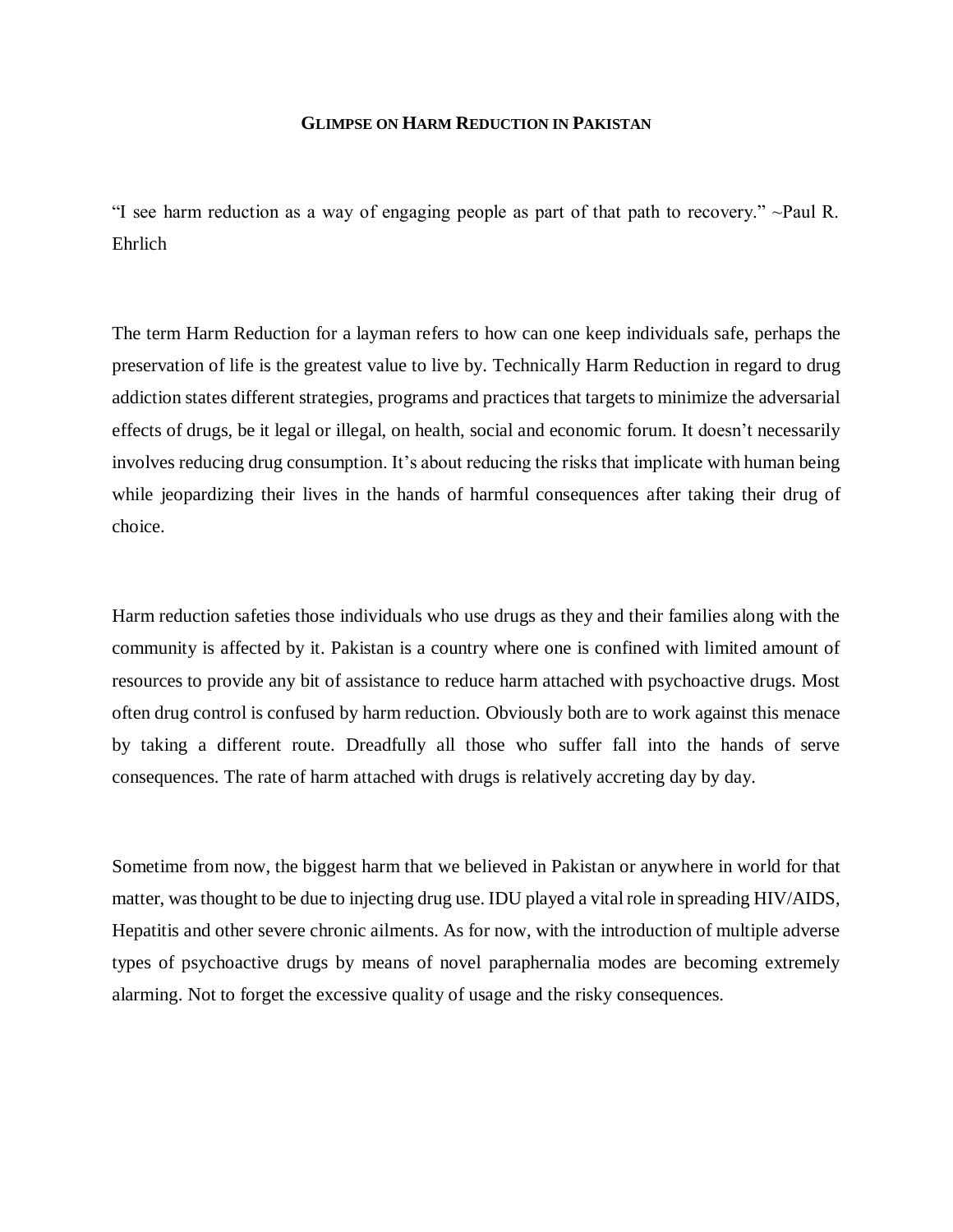Quoting a survey in a city of Pakistan, "The HIV infection is rapidly increasing among IDUs in Karachi and has reached 9% in 2004-5 indicating that the country has progressed from nascent to concentrated level of HIV epidemic. Findings of 2nd generation surveillance in 2004-5 also indicate 104/395 (26.3%) IDUs HIV positive in the city."

In particular to other drugs like sedatives use and drinking alcohol, there are several incidents on DWIs and over dosage. Needless to mention the amount of the drug usage that is consumed by the youth of the nation. To reduce the harm specifically with alcohol we need to address issues like drinking age, legal driving limits, designated drivers, liquor store analysis, significant other training, and safety glassware and manufacturers. These approaches would reduce harm associated with poor health, aggressive behavior, collisions, injuries and death. Though drinking in Pakistan is completely against the law, still it is profusely practiced.

In a developing country like Pakistan, due to diminutive literacy rate, the policies made for harm reduction should to be feasible, effective, practical, anodyne and cost-effective. Harm reduction needs to be tailored based on the strongest evidence available. Most harm reduction approaches round the world are inexpensive, easy to implement and have a high impact on individual and community health. Like the ones used for legal tobacco, policies like high taxes, bans on advertising, graphics on packaging, and minimum age to purchase, nicotine replacement, medications to support quitting, and protection from environmental smoke are most common. So this thoughtful strategy is good enough for areas that lack resources, and eventually provides maximum benefit with low-cost/high-impact interventions are preferred over high-cost/lowimpact interventions.

Drug Addiction is an issue in every community, including ours that brings with it mass destruction whose impact is left on generations after generations. We believe for those who suffer with addiction, a chronic condition prone to relapse, harm reduction approaches can reduce the risk of overdose, poisoning, burns, mental health problems, dental problems, malnutrition, violence, homelessness, social isolation, and a myriad of other issues.